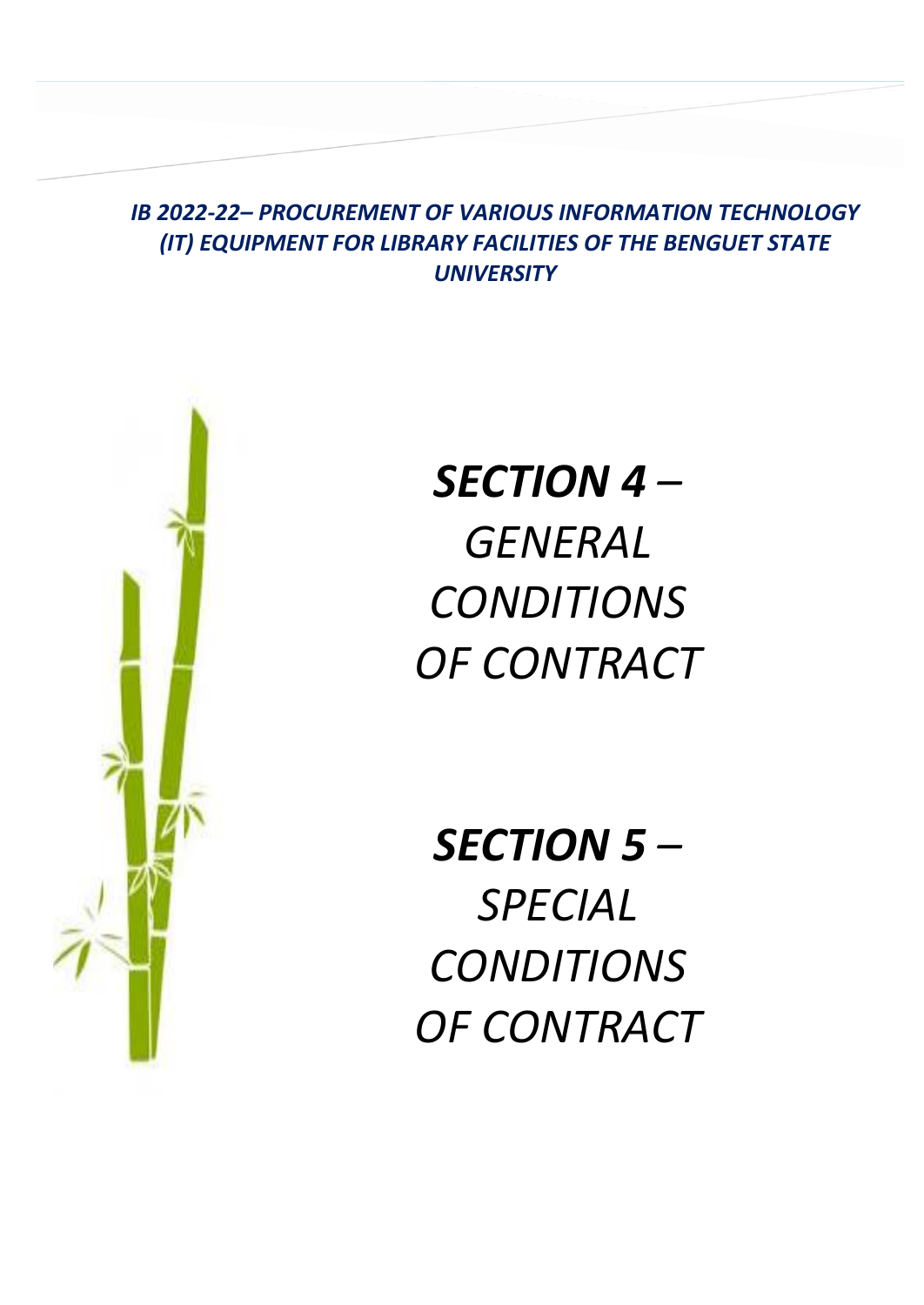### **1. Scope of Contract**

This Contract shall include all such items, although not specifically mentioned, that can be reasonably inferred as being required for its completion as if such items were expressly mentioned herein. All the provisions of RA No. 9184 and its 2016 revised IRR, including the Generic Procurement Manual, and associated issuances, constitute the primary source for the terms and conditions of the Contract, and thus, applicable in contract implementation. Herein clauses shall serve as the secondary source for the terms and conditions of the Contract.

This is without prejudice to Sections 74.1 and 74.2 of the 2016 revised IRR of RA No. 9184 allowing the GPPB to amend the IRR, which shall be applied to all procurement activities, the advertisement, posting, or invitation of which were issued after the effectivity of the said amendment.

Additional requirements for the completion of this Contract shall be provided in the Special Conditions of Contract (SCC).

# **2. Advance Payment and Terms of Payment**

- 2.1. Advance payment of the contract amount is provided under Annex "D" of the revised 2016 IRR of RA No. 9184.
- 2.2. The Procuring Entity is allowed to determine the terms of payment on the partial or staggered delivery of the Goods procured, provided such partial payment shall correspond to the value of the goods delivered and accepted in accordance with prevailing accounting and auditing rules and regulations. The terms of payment are indicated in the SCC.

*[Include the following clauses if Framework Agreement will be used:]* 

- 2.3. For a single-year Framework Agreement, prices charged by the Supplier for Goods delivered and/or services performed under a Call-Off shall not vary from the prices quoted by the Supplier in its bid.
- 2.4. For multi-year Framework Agreement, prices charged by the Supplier for Goods delivered and/or services performed under a Call-Off shall not vary from the prices quoted by the Supplier during conduct of Mini-Competition.

#### **3. Performance Security**

Within ten (10) calendar days from receipt of the Notice of Award

#### **Delivery and Documents –**

For purposes of the Contract, "EXW," "FOB," "FCA," "CIF," "CIP," "DDP" and other trade terms used to describe the obligations of the parties shall have the meanings assigned to them by the current edition of INCOTERMS published by the International Chamber of Commerce, Paris. The Delivery terms of this Contract shall be as follows:

*[For Goods supplied from abroad, state:]* "The delivery terms applicable to the Contract are DDP delivered to Benguet State University, Km 5, La Trinidad, Benguet. In accordance with INCOTERMS."

*[For Goods supplied from within the Philippines, state:*] "The delivery terms applicable to this Contract are delivered to Benguet State University, Km. 5, La Trinidad, Benguet*.* Risk and title will pass from the Supplier to the Procuring Entity upon receipt and final acceptance of the Goods at their final destination."

Delivery of the Goods shall be made by the Supplier in accordance with the terms specified in Section VI (Schedule of Requirements).

For purposes of this Clause the Procuring Entity's Representative at the Project Site are:

#### **Incidental Services**

The Supplier is required to provide all of the following services, including additional services, if any, specified in Section VI. Schedule of Requirements:

- a. performance or supervision of on-site assembly and/or start-up of the supplied Goods;
- b. furnishing of tools required for assembly and/or maintenance of the supplied Goods;
- c. furnishing of a detailed operations and maintenance manual for each appropriate unit of the supplied Goods;
- d. performance or supervision or maintenance and/or repair of the supplied Goods, for a period of time agreed by the parties, provided that this service shall not relieve the Supplier of any warranty obligations under this Contract; and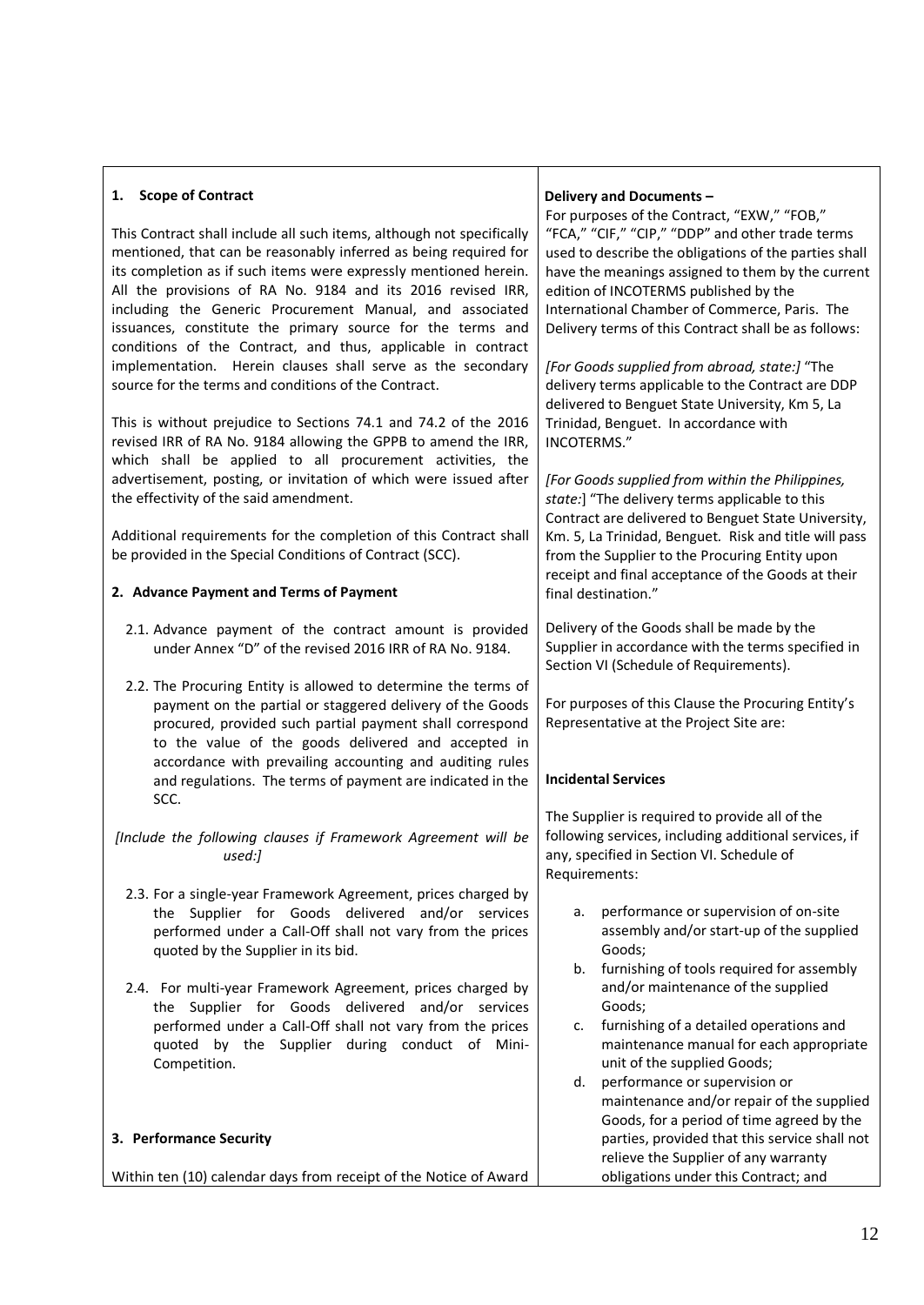# **SECTION IV – GENERAL CONDITIONS OF CONTRACT**

by the Bidder from the Procuring Entity but in no case later than prior to the signing of the Contract by both parties, the successful Bidder shall furnish the performance security in any of the forms prescribed in Section 39 of the 2016 revised IRR of RA No. 9184.{[Include if Framework Agreement will be used:] In the case of Framework Agreement, the Bidder may opt to furnish the performance security or a Performance Securing Declaration as defined under the Guidelines on the Use of Framework Agreement.}

# **4. Inspection and Tests**

The Procuring Entity or its representative shall have the right to inspect and/or to test the Goods to confirm their conformity to the Project {[Include if Framework Agreement will be used:] or Framework Agreement} specifications at no extra cost to the Procuring Entity in accordance with the Generic Procurement Manual. In addition to tests in the SCC, Section IV (Technical Specifications) shall specify what inspections and/or tests the Procuring Entity requires, and where they are to be conducted. The Procuring Entity shall notify the Supplier in writing, in a timely manner, of the identity of any representatives retained for these purposes.

All reasonable facilities and assistance for the inspection and testing of Goods, including access to drawings and production data, shall be provided by the Supplier to the authorized inspectors at no charge to the Procuring Entity.

# **5. Warranty**

- 5.1. In order to assure that manufacturing defects shall be corrected by the Supplier, a warranty shall be required from the Supplier as provided under Section 62.1 of the 2016 revised IRR of RA No. 9184.
- 5.2. The Procuring Entity shall promptly notify the Supplier in writing of any claims arising under this warranty. Upon receipt of such notice, the Supplier shall, repair or replace the defective Goods or parts thereof without cost to the Procuring Entity, pursuant to the Generic Procurement Manual.

# **6. Liability of the Supplier**

The Supplier's liability under this Contract shall be as provided by the laws of the Republic of the Philippines.

If the Supplier is a joint venture, all partners to the joint venture shall be jointly and severally liable to the Procuring Entity.

# **SECTION V – SPECIAL CONDITIONS OF CONTRACT**

e. training of the Procuring Entity's personnel, at the Supplier's plant and/or on-site, in assembly, start-up, operation, maintenance, and/or repair of the supplied Goods.

The Contract price for the Goods shall include the prices charged by the Supplier for incidental services and shall not exceed the prevailing rates charged to other parties by the Supplier for similar services.

# **Spare Parts –**

The Supplier is required to provide all of the following materials, notifications, and information pertaining to spare parts manufactured or distributed by the Supplier:

- a. such spare parts as the Procuring Entity may elect to purchase from the Supplier, provided that this election shall not relieve the Supplier of any warranty obligations under this Contract; and
- b. in the event of termination of production of the spare parts:
	- i. advance notification to the Procuring Entity of the pending termination, in sufficient time to permit the Procuring Entity to procure needed requirements; and
- ii. following such termination, furnishing at no cost to the Procuring Entity, the blueprints, drawings, and specifications of the spare parts, if requested.

The spare parts and other components required are listed in **Section VI (Schedule of Requirements)** and the cost thereof are included in the contract price.

The Supplier shall carry sufficient inventories to assure ex-stock supply of consumable spare parts or components for the Goods for a period of [*indicate here the time period specified. If not used indicate a time period of three times the warranty period*].

Spare parts or components shall be supplied as promptly as possible, but in any case, within [*insert appropriate time period*] months of placing the order.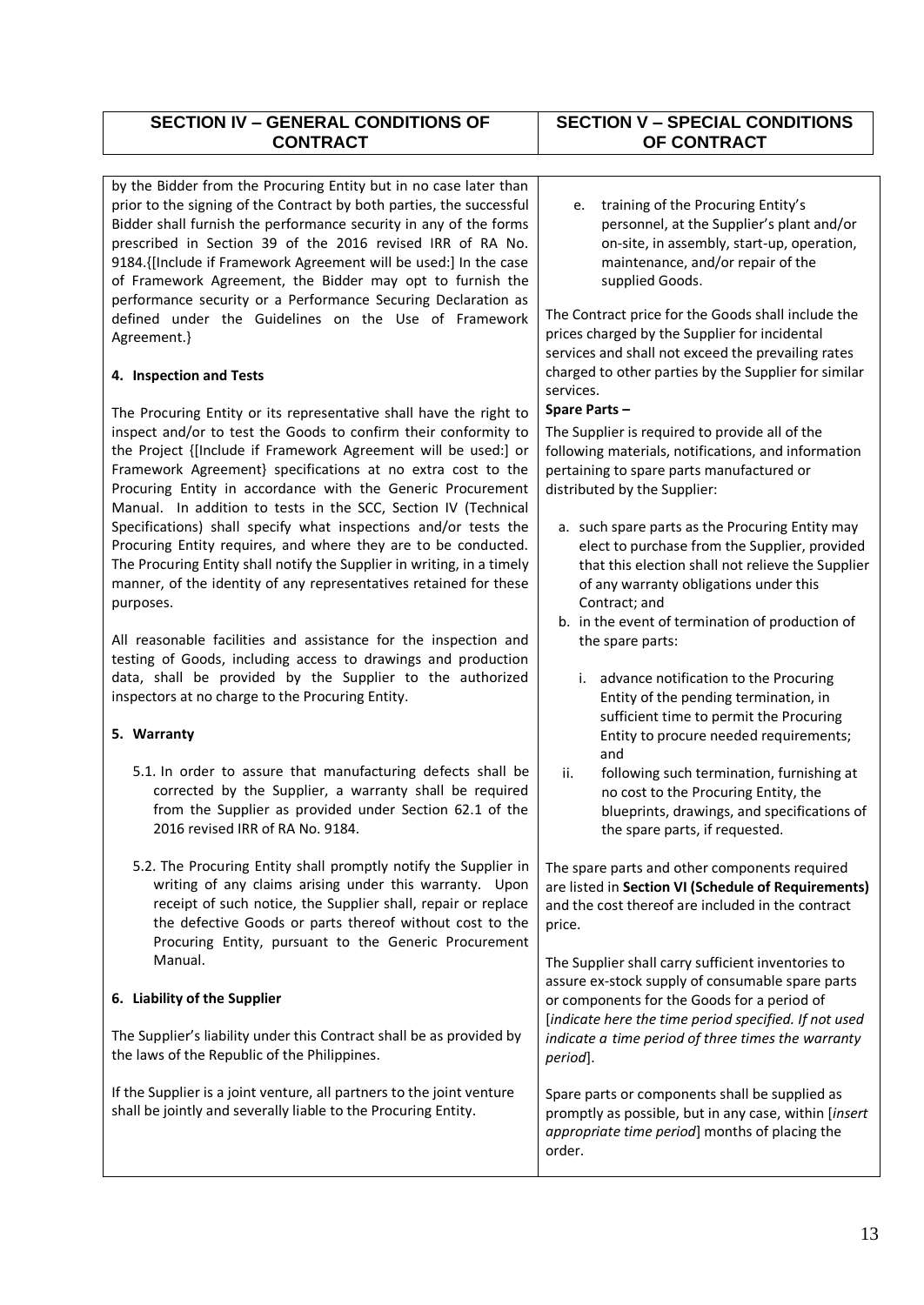| Packaging -                                                                                                                                                                                                                                                                                                                                                                                                                                                                                                                                                                                                                              |
|------------------------------------------------------------------------------------------------------------------------------------------------------------------------------------------------------------------------------------------------------------------------------------------------------------------------------------------------------------------------------------------------------------------------------------------------------------------------------------------------------------------------------------------------------------------------------------------------------------------------------------------|
| The Supplier shall provide such packaging of the<br>Goods as is required to prevent their damage or<br>deterioration during transit to their<br>final<br>destination, as indicated in this Contract.<br>The<br>packaging shall be sufficient to withstand, without<br>limitation, rough handling during transit and<br>exposure to extreme temperatures, salt and<br>precipitation during transit, and open storage.<br>Packaging case size and weights shall take into<br>consideration, where appropriate, the remoteness<br>of the GOODS' final destination and the absence of<br>heavy handling facilities at all points in transit. |
| The packaging, marking, and documentation within<br>and outside the packages shall comply strictly with<br>such special requirements as shall be expressly<br>provided for in the Contract, including additional<br>requirements, if any, specified below, and in any<br>subsequent instructions ordered by the Procuring<br>Entity.                                                                                                                                                                                                                                                                                                     |
| The outer packaging must be clearly marked on at<br>least four (4) sides as follows:                                                                                                                                                                                                                                                                                                                                                                                                                                                                                                                                                     |
| Name of the Procuring Entity<br>Name of the Supplier<br><b>Contract Description</b><br><b>Final Destination</b><br>Gross weight<br>Any special lifting instructions<br>Any special handling instructions<br>Any relevant HAZCHEM classifications                                                                                                                                                                                                                                                                                                                                                                                         |
| A packaging list identifying the contents and<br>quantities of the package is to be placed on an<br>accessible point of the outer packaging if practical.<br>If not practical the packaging list is to be placed<br>inside the outer packaging but outside the<br>secondary packaging.                                                                                                                                                                                                                                                                                                                                                   |
| Transportation-                                                                                                                                                                                                                                                                                                                                                                                                                                                                                                                                                                                                                          |
| Where the Supplier is required under Contract to<br>deliver the Goods CIF, CIP, or DDP, transport of the<br>Goods to the port of destination or such other<br>named place of destination in the Philippines, as<br>shall be specified in this Contract, shall be arranged<br>and paid for by the Supplier, and the cost thereof<br>shall be included in the Contract Price                                                                                                                                                                                                                                                               |
| Where the Supplier is required under this Contract<br>to transport the Goods to a specified place of                                                                                                                                                                                                                                                                                                                                                                                                                                                                                                                                     |